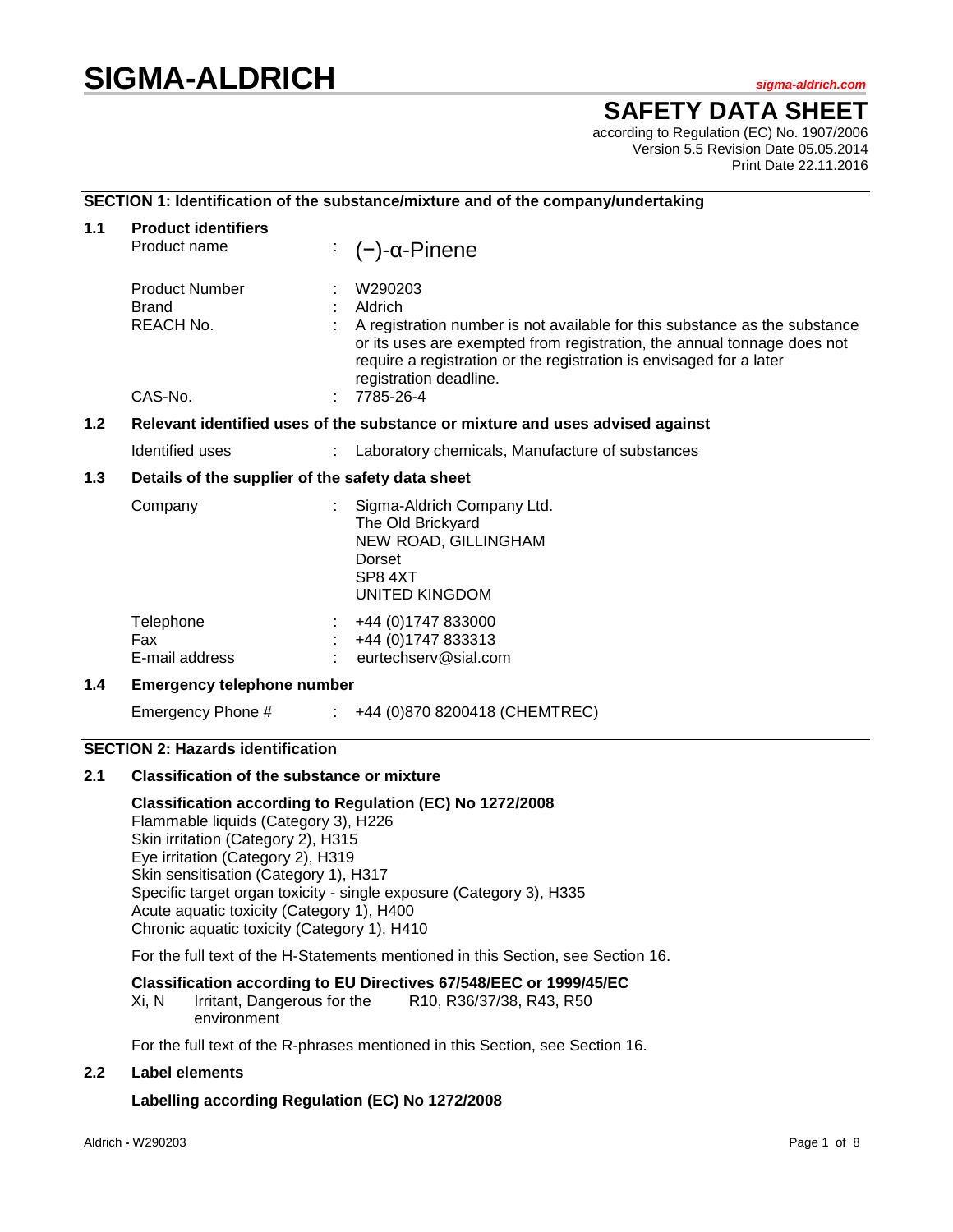|     | Pictogram                                                                                                              |                                                                                                                                                                                                                                                                                                        |
|-----|------------------------------------------------------------------------------------------------------------------------|--------------------------------------------------------------------------------------------------------------------------------------------------------------------------------------------------------------------------------------------------------------------------------------------------------|
|     | Signal word                                                                                                            | Warning                                                                                                                                                                                                                                                                                                |
|     | Hazard statement(s)<br>H <sub>226</sub><br>H <sub>3</sub> 15<br>H317<br>H319<br>H335<br>H410                           | Flammable liquid and vapour.<br>Causes skin irritation.<br>May cause an allergic skin reaction.<br>Causes serious eye irritation.<br>May cause respiratory irritation.<br>Very toxic to aquatic life with long lasting effects.                                                                        |
|     | Precautionary statement(s)<br>P <sub>261</sub><br>P273<br>P <sub>280</sub><br>$P305 + P351 + P338$<br>P <sub>501</sub> | Avoid breathing vapours.<br>Avoid release to the environment.<br>Wear protective gloves.<br>IF IN EYES: Rinse cautiously with water for several minutes. Remove<br>contact lenses, if present and easy to do. Continue rinsing.<br>Dispose of contents/ container to an approved waste disposal plant. |
|     | Supplemental Hazard<br><b>Statements</b>                                                                               | none                                                                                                                                                                                                                                                                                                   |
| 2.3 | <b>Other hazards - none</b>                                                                                            |                                                                                                                                                                                                                                                                                                        |

#### **SECTION 3: Composition/information on ingredients**

#### **3.1 Substances**

| Synonyms         | $(1S,5S)$ -2,6,6-Trimethylbicyclo[3.1.1]hept-2-ene<br>$(1S, 5S)$ -2-Pinene<br>$(1S)-(-)-\alpha$ -Pinene |
|------------------|---------------------------------------------------------------------------------------------------------|
| Formula          | : $C_{10}H_{16}$                                                                                        |
| Molecular Weight | 136.23 g/mol                                                                                            |
| CAS-No.          | 7785-26-4                                                                                               |
| EC-No.           | 232-077-3                                                                                               |

#### **Hazardous ingredients according to Regulation (EC) No 1272/2008**

| Component        |           | Classification                   | Concentration |
|------------------|-----------|----------------------------------|---------------|
| (-)-Pin-2(3)-ene |           |                                  |               |
| CAS-No.          | 7785-26-4 | Flam. Lig. 3; Skin Irrit. 2; Eye | $\leq$ 100 %  |
| EC-No.           | 232-077-3 | Irrit. 2; Skin Sens. 1; STOT SE  |               |
|                  |           | 3; Aquatic Acute 1; Aquatic      |               |
|                  |           | Chronic 1; H226, H315, H317,     |               |
|                  |           | H319, H335, H410                 |               |

**Hazardous ingredients according to Directive 1999/45/EC**

| Component         |                        | <b>Classification</b>                                              | Concentration |
|-------------------|------------------------|--------------------------------------------------------------------|---------------|
| (-)-Pin-2(3)-ene  |                        |                                                                    |               |
| CAS-No.<br>EC-No. | 7785-26-4<br>232-077-3 | Xi, N, R10 - R36/37/38 - R43 - $\vert$ <= 100 %<br>R <sub>50</sub> |               |
|                   |                        |                                                                    |               |

For the full text of the H-Statements and R-Phrases mentioned in this Section, see Section 16

#### **SECTION 4: First aid measures**

### **4.1 Description of first aid measures**

#### **General advice**

Consult a physician. Show this safety data sheet to the doctor in attendance.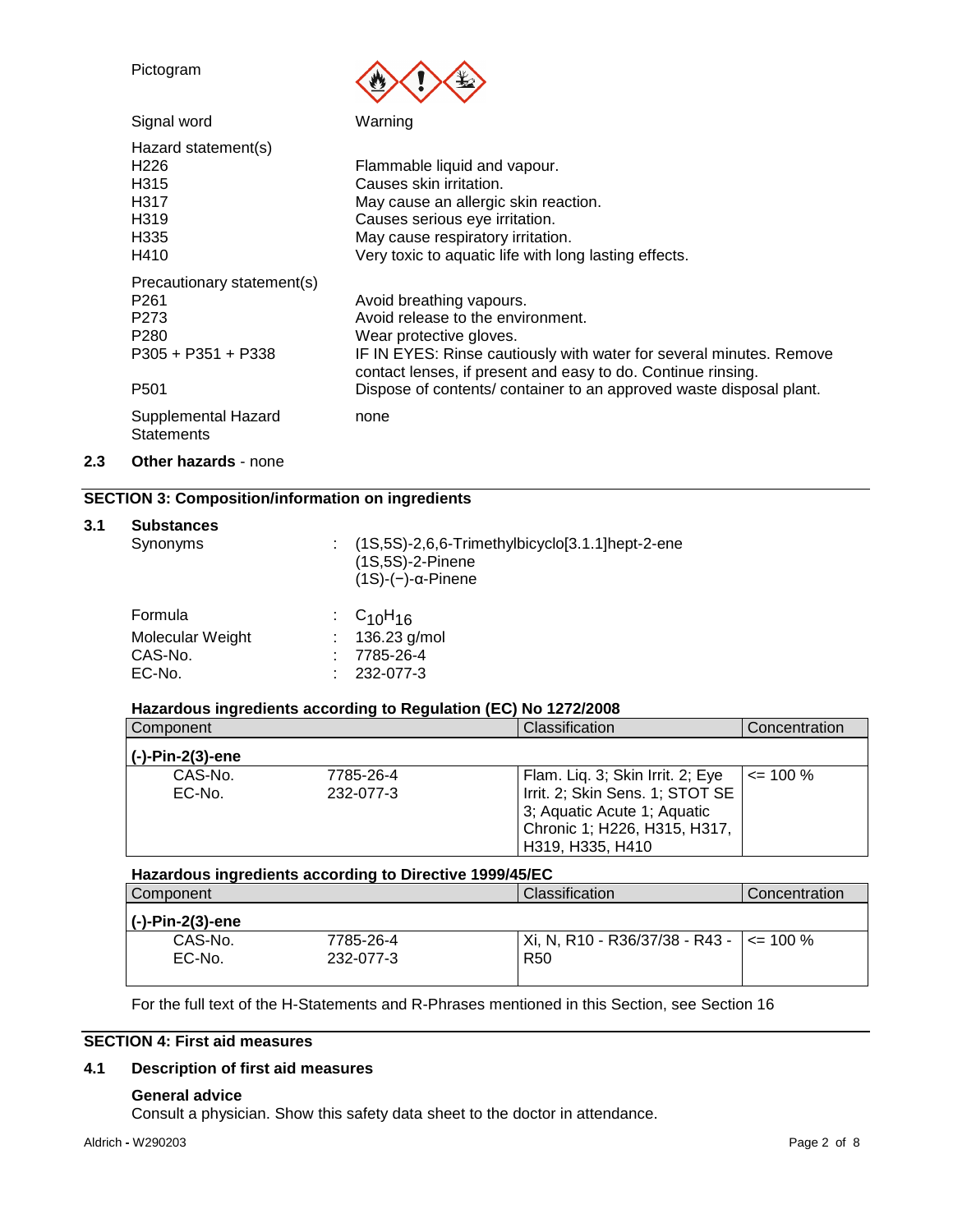#### **If inhaled**

If breathed in, move person into fresh air. If not breathing, give artificial respiration. Consult a physician.

#### **In case of skin contact**

Wash off with soap and plenty of water. Consult a physician.

#### **In case of eye contact**

Rinse thoroughly with plenty of water for at least 15 minutes and consult a physician.

#### **If swallowed**

Do NOT induce vomiting. Never give anything by mouth to an unconscious person. Rinse mouth with water. Consult a physician.

#### **4.2 Most important symptoms and effects, both acute and delayed**

The most important known symptoms and effects are described in the labelling (see section 2.2) and/or in section 11

**4.3 Indication of any immediate medical attention and special treatment needed** no data available

#### **SECTION 5: Firefighting measures**

#### **5.1 Extinguishing media**

#### **Suitable extinguishing media** Use water spray, alcohol-resistant foam, dry chemical or carbon dioxide.

**5.2 Special hazards arising from the substance or mixture** Carbon oxides

#### **5.3 Advice for firefighters**

Wear self contained breathing apparatus for fire fighting if necessary.

#### **5.4 Further information**

Use water spray to cool unopened containers.

#### **SECTION 6: Accidental release measures**

#### **6.1 Personal precautions, protective equipment and emergency procedures**

Use personal protective equipment. Avoid breathing vapours, mist or gas. Ensure adequate ventilation. Remove all sources of ignition. Evacuate personnel to safe areas. Beware of vapours accumulating to form explosive concentrations. Vapours can accumulate in low areas. For personal protection see section 8.

#### **6.2 Environmental precautions**

Prevent further leakage or spillage if safe to do so. Do not let product enter drains. Discharge into the environment must be avoided.

#### **6.3 Methods and materials for containment and cleaning up** Contain spillage, and then collect with an electrically protected vacuum cleaner or by wet-brushing and place in container for disposal according to local regulations (see section 13).

#### **6.4 Reference to other sections**

For disposal see section 13.

#### **SECTION 7: Handling and storage**

#### **7.1 Precautions for safe handling**

Avoid contact with skin and eyes. Avoid inhalation of vapour or mist.

Keep away from sources of ignition - No smoking.Take measures to prevent the build up of electrostatic charge.

For precautions see section 2.2.

#### **7.2 Conditions for safe storage, including any incompatibilities**

Store in cool place. Keep container tightly closed in a dry and well-ventilated place. Containers which are opened must be carefully resealed and kept upright to prevent leakage.

Aldrich **-** W290203 Page 3 of 8 Store under inert gas.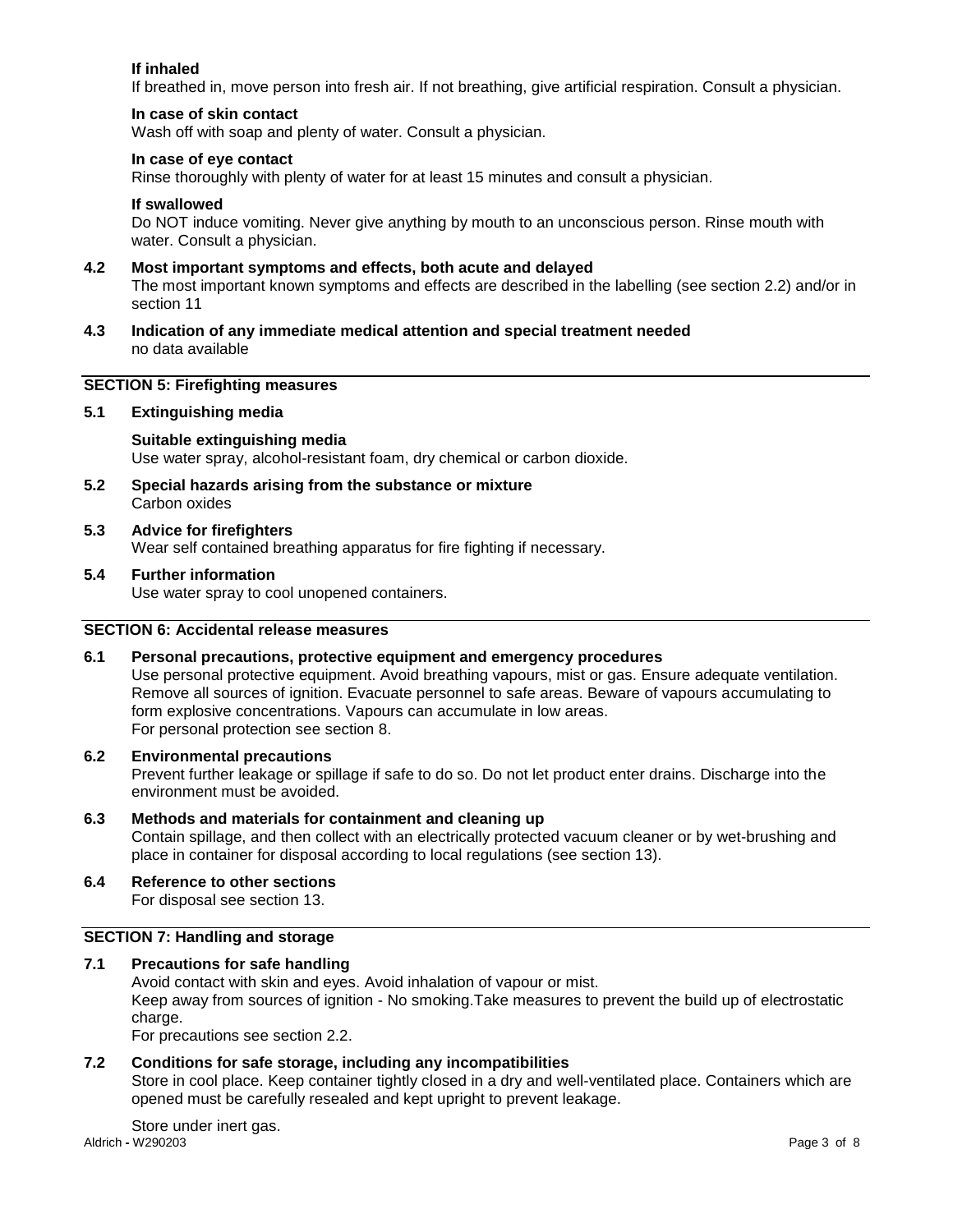#### **7.3 Specific end use(s)**

Apart from the uses mentioned in section 1.2 no other specific uses are stipulated

#### **SECTION 8: Exposure controls/personal protection**

#### **8.1 Control parameters**

#### **Components with workplace control parameters**

Contains no substances with occupational exposure limit values.

#### **8.2 Exposure controls**

#### **Appropriate engineering controls**

Handle in accordance with good industrial hygiene and safety practice. Wash hands before breaks and at the end of workday.

#### **Personal protective equipment**

#### **Eye/face protection**

Face shield and safety glasses Use equipment for eye protection tested and approved under appropriate government standards such as NIOSH (US) or EN 166(EU).

#### **Skin protection**

Handle with gloves. Gloves must be inspected prior to use. Use proper glove removal technique (without touching glove's outer surface) to avoid skin contact with this product. Dispose of contaminated gloves after use in accordance with applicable laws and good laboratory practices. Wash and dry hands.

The selected protective gloves have to satisfy the specifications of EU Directive 89/686/EEC and the standard EN 374 derived from it.

Full contact Material: Nitrile rubber Minimum layer thickness: 0.4 mm Break through time: 480 min Material tested:Camatril® (KCL 730 / Aldrich Z677442, Size M)

Splash contact Material: Nitrile rubber Minimum layer thickness: 0.11 mm Break through time: 120 min Material tested:Dermatril® (KCL 740 / Aldrich Z677272, Size M)

data source: KCL GmbH, D-36124 Eichenzell, phone +49 (0)6659 87300, e-mail sales@kcl.de, test method: EN374

If used in solution, or mixed with other substances, and under conditions which differ from EN 374, contact the supplier of the CE approved gloves. This recommendation is advisory only and must be evaluated by an industrial hygienist and safety officer familiar with the specific situation of anticipated use by our customers. It should not be construed as offering an approval for any specific use scenario.

#### **Body Protection**

Complete suit protecting against chemicals, Flame retardant antistatic protective clothing, The type of protective equipment must be selected according to the concentration and amount of the dangerous substance at the specific workplace.

#### **Respiratory protection**

Where risk assessment shows air-purifying respirators are appropriate use a full-face respirator with multi-purpose combination (US) or type ABEK (EN 14387) respirator cartridges as a backup to engineering controls. If the respirator is the sole means of protection, use a full-face supplied air respirator. Use respirators and components tested and approved under appropriate government standards such as NIOSH (US) or CEN (EU).

#### **Control of environmental exposure**

Prevent further leakage or spillage if safe to do so. Do not let product enter drains. Discharge into the environment must be avoided.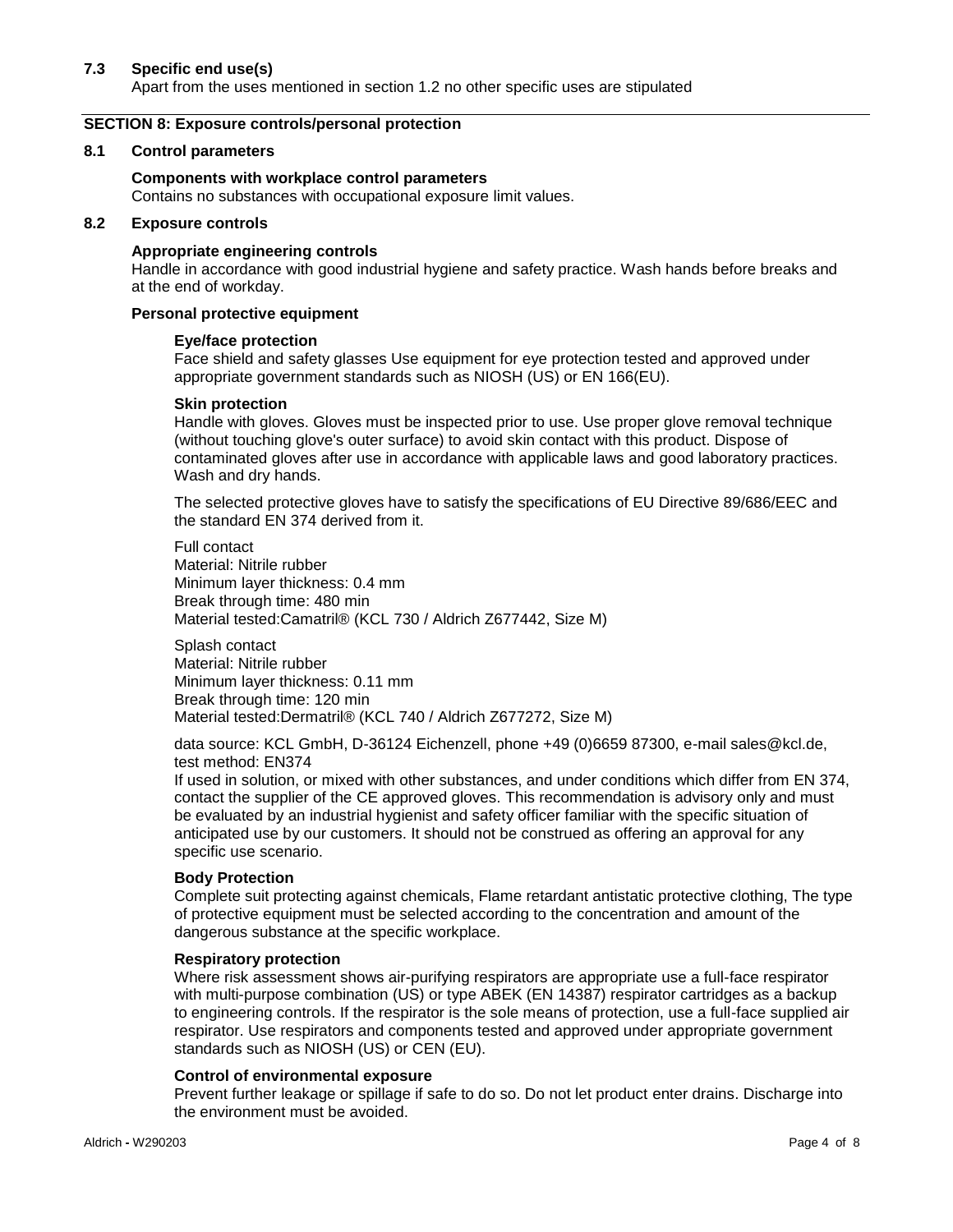# **SECTION 9: Physical and chemical properties**

## **9.1 Information on basic physical and chemical properties**

|     | a) | Appearance                                         | Form: liquid                       |
|-----|----|----------------------------------------------------|------------------------------------|
|     | b) | Odour                                              | no data available                  |
|     | c) | <b>Odour Threshold</b>                             | no data available                  |
|     | d) | рH                                                 | no data available                  |
|     | e) | Melting point/freezing<br>point                    | Melting point/range: -64 °C - lit. |
|     | f) | Initial boiling point and<br>boiling range         | 155 - 156 °C - lit.                |
|     | g) | Flash point                                        | 33 °C - closed cup                 |
|     | h) | Evapouration rate                                  | no data available                  |
|     | i) | Flammability (solid, gas)                          | no data available                  |
|     | j) | Upper/lower<br>flammability or<br>explosive limits | no data available                  |
|     | k) | Vapour pressure                                    | 4 hPa at 20 °C                     |
|     | I) | Vapour density                                     | $4.7 - (Air = 1.0)$                |
|     | m) | Relative density                                   | 0.857 g/cm3 at 25 °C               |
|     | n) | Water solubility                                   | no data available                  |
|     | O) | Partition coefficient: n-<br>octanol/water         | log Pow: 4.834                     |
|     | p) | Auto-ignition<br>temperature                       | no data available                  |
|     | q) | Decomposition<br>temperature                       | no data available                  |
|     | r) | Viscosity                                          | no data available                  |
|     | s) | <b>Explosive properties</b>                        | no data available                  |
|     | t) | Oxidizing properties                               | no data available                  |
| 9.2 |    | Other safety information                           |                                    |
|     |    | Relative vapour density                            | $4.7 - (Air = 1.0)$                |
|     |    |                                                    |                                    |

# **SECTION 10: Stability and reactivity**

|      | 10.1 Reactivity<br>no data available                                    |
|------|-------------------------------------------------------------------------|
|      | 10.2 Chemical stability<br>Stable under recommended storage conditions. |
| 10.3 | <b>Possibility of hazardous reactions</b><br>no data available          |
| 10.4 | <b>Conditions to avoid</b><br>Heat, flames and sparks.                  |
| 10.5 | Incompatible materials<br>Strong oxidizing agents                       |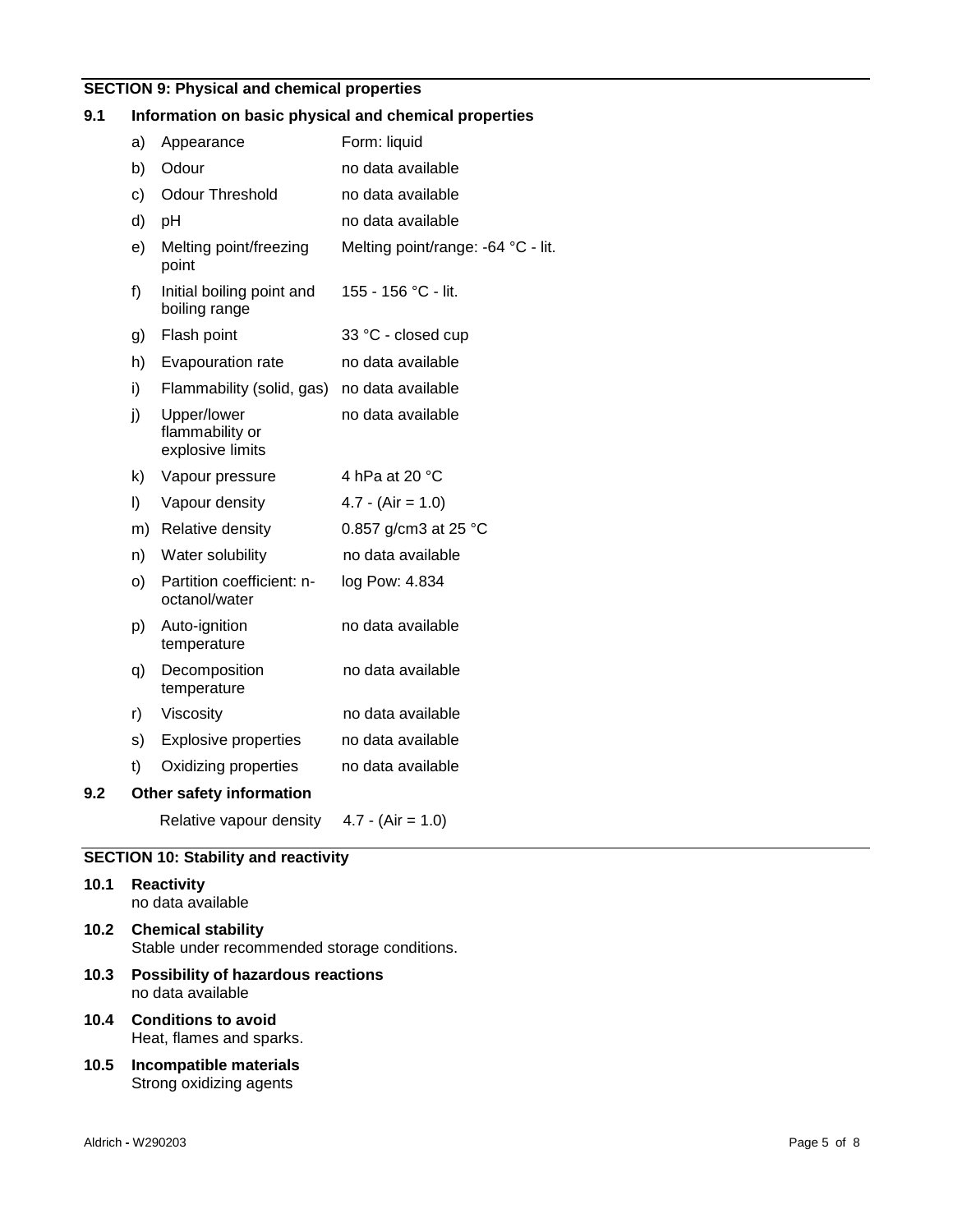#### **10.6 Hazardous decomposition products** Other decomposition products - no data available In the event of fire: see section 5

#### **SECTION 11: Toxicological information**

#### **11.1 Information on toxicological effects**

#### **Acute toxicity**

no data available

**Skin corrosion/irritation** no data available

**Serious eye damage/eye irritation** no data available

**Respiratory or skin sensitisation Germ cell mutagenicity** no data available

#### **Carcinogenicity**

IARC: No component of this product present at levels greater than or equal to 0.1% is identified as probable, possible or confirmed human carcinogen by IARC.

**Reproductive toxicity**

no data available

**Specific target organ toxicity - single exposure** Inhalation - May cause respiratory irritation.

#### **Specific target organ toxicity - repeated exposure** no data available

**Aspiration hazard** no data available

#### **Additional Information**

RTECS: Not available

Cough, Shortness of breath, Headache, Nausea, Vomiting, To the best of our knowledge, the chemical, physical, and toxicological properties have not been thoroughly investigated.

#### **SECTION 12: Ecological information**

- **12.1 Toxicity** no data available
- **12.2 Persistence and degradability** no data available
- **12.3 Bioaccumulative potential** no data available
- **12.4 Mobility in soil** no data available
- **12.5 Results of PBT and vPvB assessment** PBT/vPvB assessment not available as chemical safety assessment not required/not conducted

#### **12.6 Other adverse effects**

Very toxic to aquatic life with long lasting effects.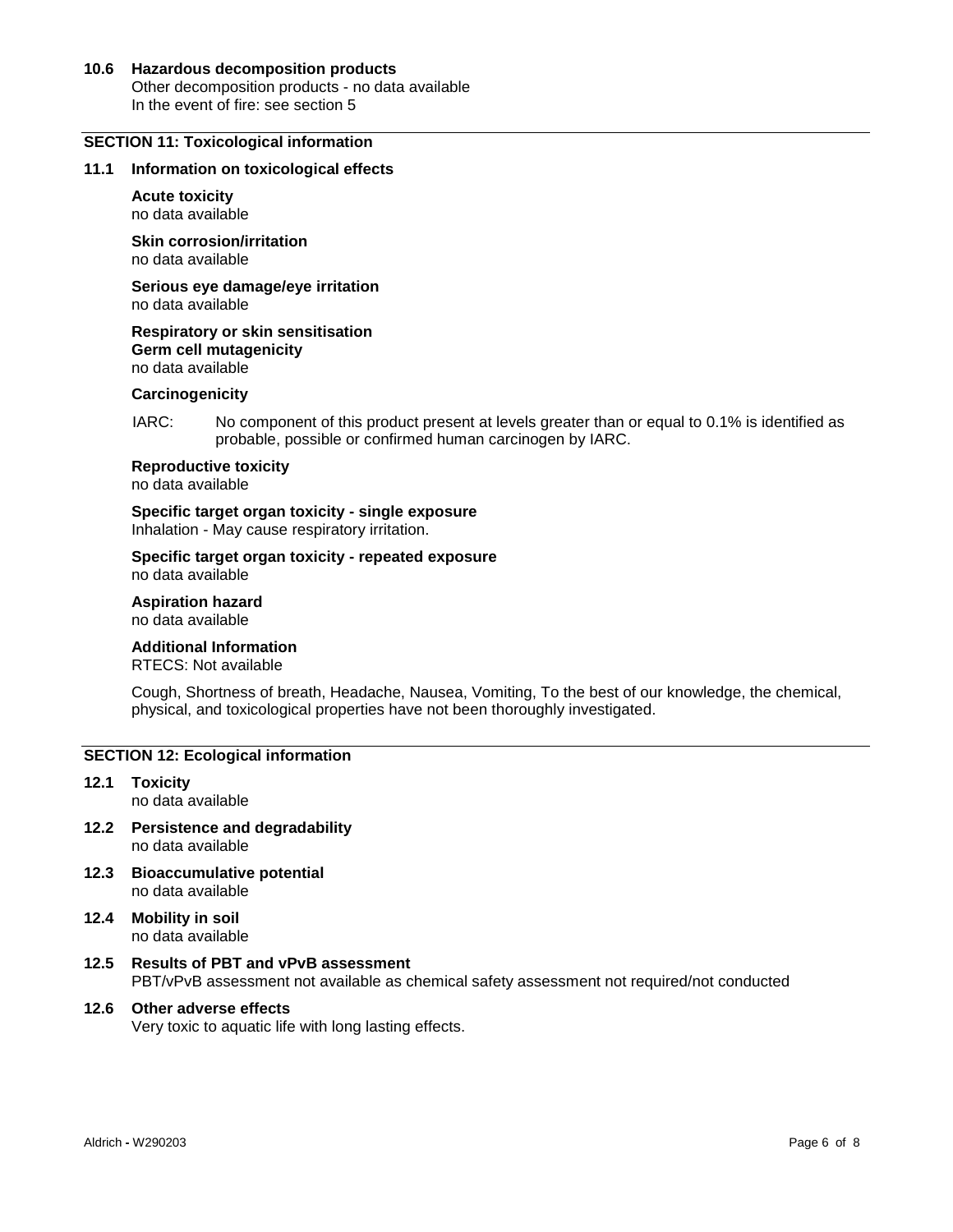### **SECTION 13: Disposal considerations**

#### **13.1 Waste treatment methods**

#### **Product**

Burn in a chemical incinerator equipped with an afterburner and scrubber but exert extra care in igniting as this material is highly flammable. Offer surplus and non-recyclable solutions to a licensed disposal company.

#### **Contaminated packaging**

Dispose of as unused product.

**SECTION 14: Transport information 14.1 UN number** ADR/RID: 2368 IMDG: 2368 IATA: 2368 **14.2 UN proper shipping name** ADR/RID: alpha-PINENE<br>IMDG: alpha-PINENE IMDG: alpha-PINENE<br>IATA: alpha-Pinene alpha-Pinene **14.3 Transport hazard class(es)** ADR/RID: 3 IMDG: 3 IMDG: 3 **14.4 Packaging group** ADR/RID: III **IMDG: III** IMDG: III **IATA: III 14.5 Environmental hazards** ADR/RID: yes **IMDG** Marine pollutant: yes IATA: no **14.6 Special precautions for user** no data available

### **SECTION 15: Regulatory information**

This safety datasheet complies with the requirements of Regulation (EC) No. 1907/2006.

#### **15.1 Safety, health and environmental regulations/legislation specific for the substance or mixture**

no data available

#### **15.2 Chemical Safety Assessment**

For this product a chemical safety assessment was not carried out

#### **SECTION 16: Other information**

#### **Full text of H-Statements referred to under sections 2 and 3.**

| <b>Aquatic Acute</b>   | Acute aquatic toxicity                                |
|------------------------|-------------------------------------------------------|
| <b>Aquatic Chronic</b> | Chronic aquatic toxicity                              |
| Eye Irrit.             | Eye irritation                                        |
| Flam. Liq.             | Flammable liquids                                     |
| H226                   | Flammable liquid and vapour.                          |
| H315                   | Causes skin irritation.                               |
| H317                   | May cause an allergic skin reaction.                  |
| H319                   | Causes serious eye irritation.                        |
| H335                   | May cause respiratory irritation.                     |
| H400                   | Very toxic to aquatic life.                           |
| H410                   | Very toxic to aquatic life with long lasting effects. |

#### **Full text of R-phrases referred to under sections 2 and 3**

| N             | Dangerous for the environment |
|---------------|-------------------------------|
| $\mathcal{L}$ | اللابعات والأحدورا            |

Xi Irritant